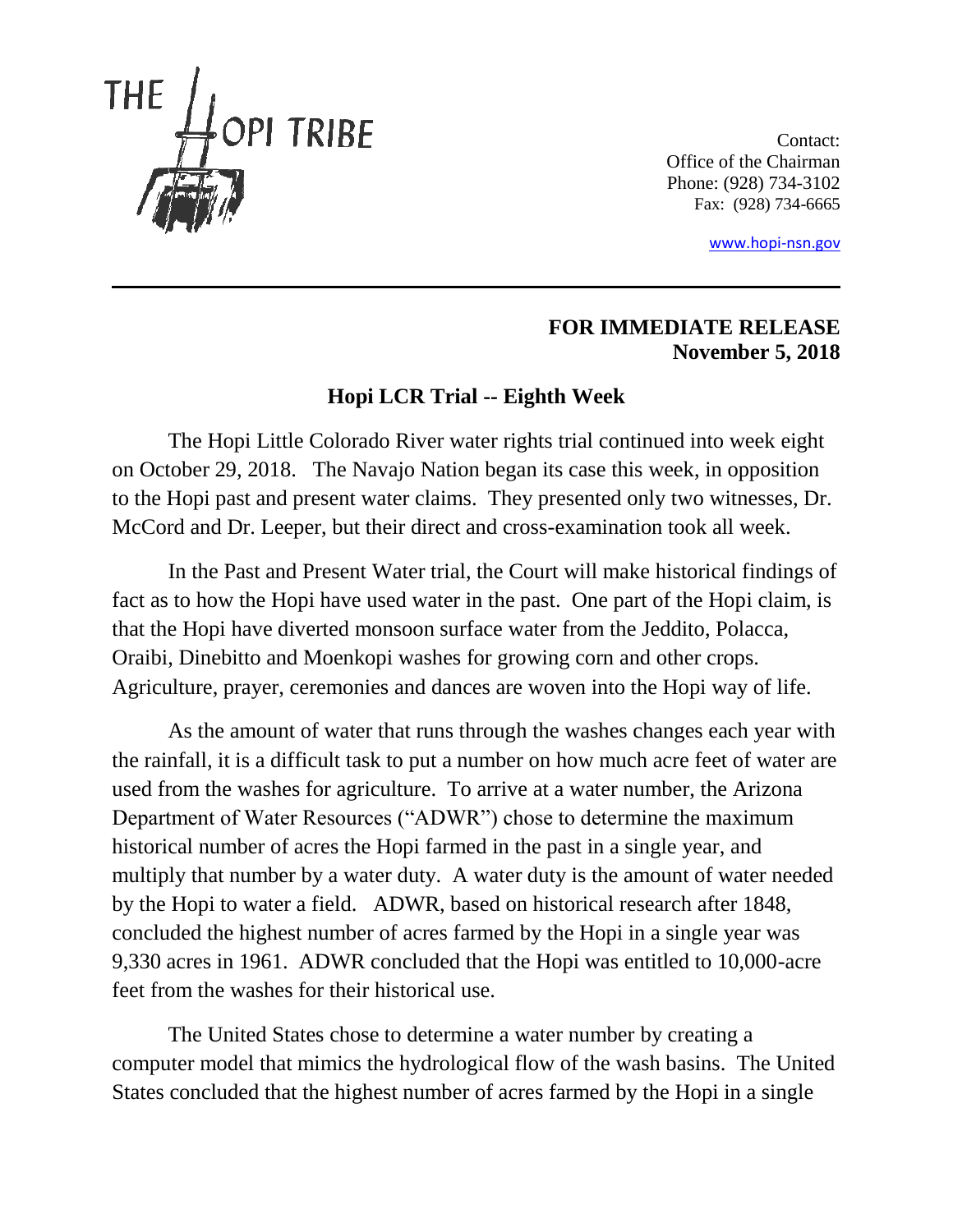year was 13,000 acres plus in 1954. Running that number of acres through their model, the United States determined the historic maximum surface water use in one year was 18,000-acre feet.

Dr. McCord and Dr. Leeper are experts for the Navajo, and they were called to give their opinion as to the maximum acres farmed by the Hopi in 1954; that is, they were attacking the United States opinion that Hopi had farmed 13,000 plus acres in 1954. They argued that the United States had overstated the acreage, and that the farm acres in 1954 was only 4,000 acres plus. Running a lower acreage number through the government's model resulted in only 10,000-acre feet as a historical maximum of water taken from the washes in any one year.

The Hopi lawyers vigorously cross-examined Dr. Leeper and Dr. McCord. Dr. Leeper and Dr. McCord had reduced the historical acreage by 57% based on a misreading of a 2005 ADWR field survey. They mistakenly concluded that ADWR had found that 57% of Hopi fields were watered by rainfall falling on the field only (no supplemental water from off the field). The ADWR made no such finding, and even the ADWR found over 9,330 acres that were entitled to a water duty.

The Navajo Nation will continue its case on Thursday, Nov. 8 and on Friday, Nov. 9. They intend to call two more witnesses: their mining director and an anthropologist.

One Hopi witness, Dr. Peter Whiteley, was not able to testify earlier because of an unanticipated medical issue. The Court held the Hopi case in chief open until he can testify. He is scheduled for November 26, the Monday after Thanksgiving. With his testimony, the past and present trial should conclude.

This week the Court scheduled closing argument for the morning of December 17 and December 18. The Court gave the Hopi and United States two hours to split between them; and the objectors (Navajo, State Land Department, City of Flagstaff, SRP and the Little Colorado River Association) two and one-half hours between them.